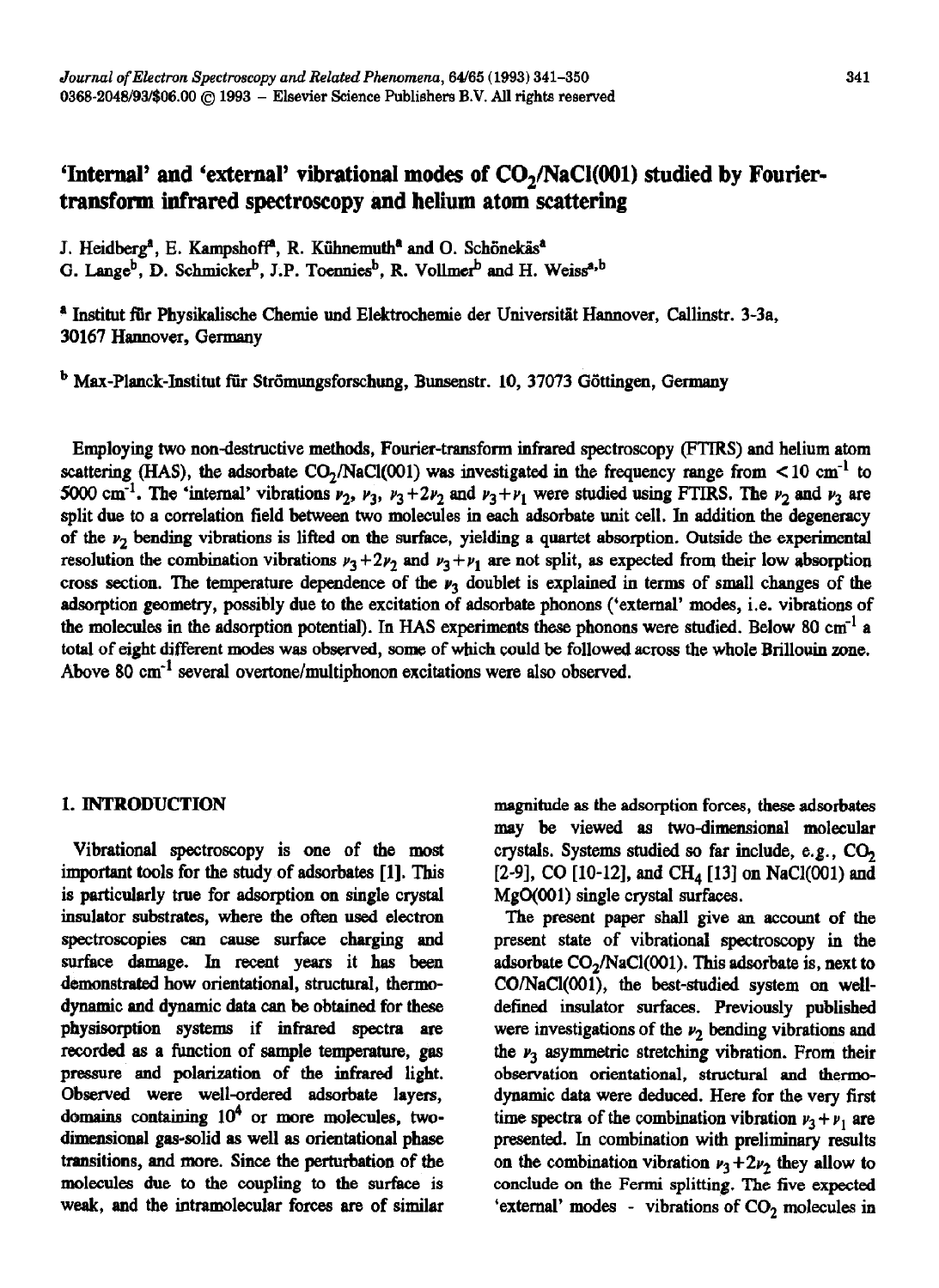**the** adsorption potential - are to low in frequency as to be easily detectable with infrared spectroscopy. Inelastic helium atom scattering is the appropriate non-destructive method for the observation of these modes. It allows not only to measure their frequencies but also their dispersion, thus providing the most direct information on the coupling of the molecules to the substrate and to each other. By employing these non-destructive companion methods - Fourier-transform infrared spectroscopy (FTIRS) and helium atom scattering (HAS) - the frequency range from  $\leq 10$  cm<sup>-1</sup> to about 5000 cm<sup>-1</sup> could be studied, allowing to draw an as complete as possible picture of the vibrational properties of the adsorbate  $CO<sub>2</sub>/NaCl(001)$ .

# 2. EXPERIMENTAL

**The experimental** setups for adsorbate infrared spectroscopy [3] and helium atom scattering [14] are discussed in detail elsewhere. Here the major features will be described only. In the infrared experiment a uhv chamber is flanged to an evacuable interferometer (Bruker IFS 113v) and at the opposite side - to an evacuable detector compartment. The uhv chamber is equipped with indium-sealed KBr windows for the frequency range above  $200 \text{ cm}^{-1}$ . The infrared light is polarized with a wire-grid polarizer. Spectra are recorded in transmission geometry, the angle of incidence relative to the surface normal being  $50^{\circ} \pm 3^{\circ}$ . The maximum resolution is  $\approx 0.06$  cm<sup>-1</sup> around 2000 cm<sup>-1</sup> and  $\approx 0.03$  cm<sup>-1</sup> around 600 cm<sup>-1</sup>, as determined from gas phase spectra. Depending on the spectral range studied, an InSb or GeCu detector were used.

The helium atom scattering experiments were carried out in another uhv chamber. A highly monoenergetic atom beam with an energy spread  $\Delta E/E \approx 1\%$  is produced in a supersonic expansion. It passes several beam-defining apertures and a variable speed, variable pulse width chopper before impinging onto the sample surface. The angle between incoming and outgoing beam is fixed at 90'. Scattered atoms are detected by a differentially pumped mass spectrometer located at the end of a flight tube.The energy transfer between the helium atoms and the surface is determined from measured

time-of-flight (TOF) spectra. Different momentum transfers  $\Delta K$  parallel to the surface are probed by sample rotation around an axis normal to the scattering plane (polar rotation). The energy resolution in the experiments reported herein is  $\approx 3$ cm<sup>-1</sup> (0.35 meV) at 112 cm<sup>-1</sup> (14 meV) beam energy, as determined from eIastically scattered atoms.

In both experimental setups high-quality  $NaCl(001)$ single crystaI planes were prepared under uhv conditions by in situ cleavage after bakeout. Sharp helium atom diffraction features and selective adsorption/desorption processes were observed on the bare substrate. They are indicative of clean surfaces which are atomically flat on a scale of at least a few thousend NaCl ion pairs,

Special care was taken to prepare the CO<sub>2</sub>/NaCl(001) monolayer adsorbate under reproducible conditions. The samples were exposed to  $1-2 \cdot 10^{-8}$  mbar CO<sub>2</sub> at T<sub>sample</sub> = 80 K. Infrared spectra taken under these conditions show the sharp doublet feature of the  $\nu_3$  doublet and no indication for growth of three-dimensional solid. In the scattering experiment the specular intensity of the helium atom beam drops continuously before reaching a constant value. The corresponding coverage is attributed to the monolayer. At the given sample temperature  $T_{sample} \approx 80$  K the gas flow can be stopped without noticeable desorption.

## 3. RESULTS AND DISCUSSION

Before presenting the vibrational spectra of  $CO<sub>2</sub>/NaCl(001)$  we will briefly summarize the available structural information which is based on infrared spectroscopy, diffraction, and theory. From infrared spectroscopy it was inferred that the CO, molecular axis is tilted by  $\approx 37$ ° relative to the surface plane, and that at least two molecules adsorb in each adsorbate lattice unit cell on energetically equivalent sites [2-o]. This conclusion is supported by a LEED study of CO, on NaCl(OO1) films grown epitaxially on  $Ge(001)$ : a commensurate  $(2x1)$ superstructure of *pg symmetry was* found in which two molecules in a unit cell are related via a glide plane [9]. Our own helium atom diffraction pattems are in agreement with the LEED study. We therefore regard the differences to another HAS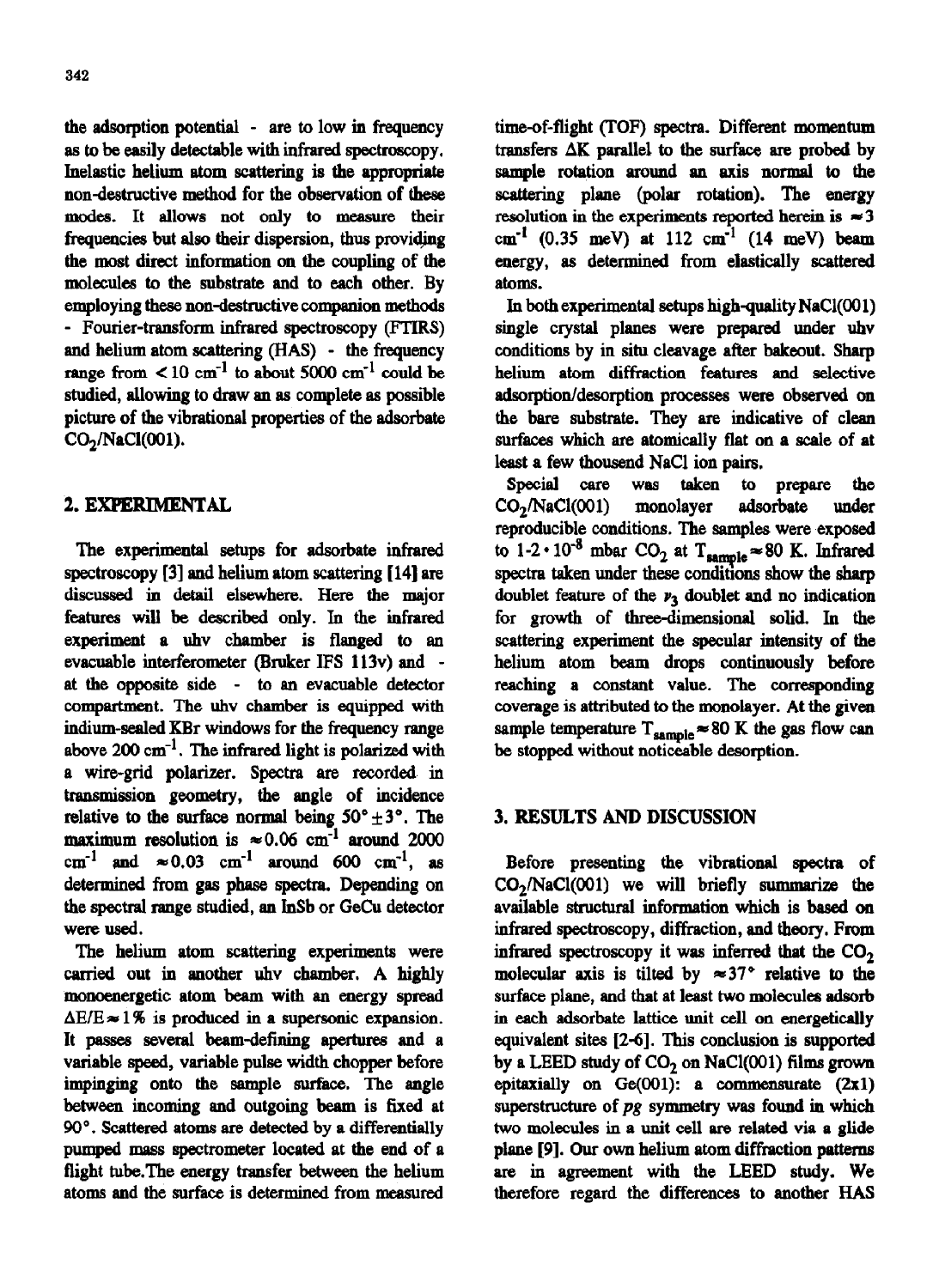

Figure **1. Calculated normal modes and structure of**  the monolayer CO<sub>2</sub>/NaCl(001). The mode labeling  $Q_1$ - $Q_9$  used in the text is from the left to the right and from the top to the bottom {adapted from reference [IS]).

investigation [8], in which a more complex unit cell is suggested, as due to different conditions of monolayer preparation.

In a theoretical study Heidberg et al. developed a potential which reproduced the experimental adsorption energy, the molecular orientation and the (2x1) adsorbate symmetry [15]. The two molecules in each unit cell enclose an angle of  $\approx 80^{\circ}$ , and a herringbone-like pattern is formed (see Fig. 1, bottom). Based on this reliable potential the normal vibrations of  $CO<sub>2</sub>$  molecules in the monolayer were calculated under the constraint of identical displacements of the two molecules in each unit cell. A total of four 'internal'  $(Q_1-Q_4)$  and five 'external'  $(Q_5-Q_9)$  modes results. These modes are sketched in

Figure 1 (top). Mode  $Q_1$  corresponds to the symmetric stretch  $v_1$ ,  $Q_2$  and  $Q_3$  to the bending vibration  $\nu_2$ , which is twofold degenerate in the gas phase, and  $Q_4$  to the asymmetric stretch vibration  $\nu_3$ . It is noteworthy that a site symmetry splitting of the  $\nu_2$  bending vibration on the surface is predicted. Each of the 'external' modes  $Q_{\xi}$ - $Q_{\alpha}$  contains translational ss well as rotational components of the whole molecule on the surface.

Removing the constraint of identical displacements would result in a splitting of each of these modes in an in-phase and an out-of-phase vibration.

#### 3.1. The 'internal' vibrations

Due to its superior resolution and the sensitivity of modern infrared detectors FTIR-spectroscopy is the method of choice to study the internal vibrations of  $CO<sub>2</sub>$  at NaCl(001). In the highly ordered (2x1) structure a longe-range order correlation field is formed resulting in principle in a splitting of all modes in a in-phase and out-of-phase vibration [2-4,16]. At 80 K the asymmetric  $\nu_3$  stretching vibration shows a doublet absorption at  $2349.1 \text{ cm}^{-1}$ and  $2339.9 \text{ cm}^{-1}$  (Fig. 2, middle). Upon isotopic dilution the doublet absorptions merge and yield a single absorption at  $\approx 2349$  cm<sup>-1</sup>, the frequency of a vibrationally decoupled molecule. The infhrence of parameters like tilt angle, aximuthal angle of the molecules on the surface and isotopic composition of the adsorbate on the line shape and peak frequency of this doublet has been calculated using equations of classical electrodynamics for the description of the dipole-dipole coupling [3,16,17].

The  $\nu_2$  bending vibration of the monolayer CO<sub>2</sub>-NaCl(OO1) was also detected. As predicted by the normal coordinate analysis, its twofold degeneracy in the gas phase is lifted under the influence of the surface (site symmetry splitting) [4,15]. In the correlation field finally a quartet absorption at 663.2 cm<sup>-1</sup>, 659.3 cm<sup>-1</sup>, 655.8 cm<sup>-1</sup> and 652.8 cm<sup>-1</sup> results (Figure 2, right). Based on isotope dilution experiments the magnitude of the site symmetry splitting was determined to  $\approx 4.5$  cm<sup>-1</sup> [17]. In this limit of dipole-decoupled molecules the  $\nu_2$  vibration 'parallel' to the surface  $(Q_2$  in Figure 1) absorbs at 660 cm<sup>-1</sup>, the 'perpendicular' vibration  $(Q_3)$  at  $655.5 \text{ cm}^{-1}$  as determined from their polarization dependence. In the experiment the energetic order of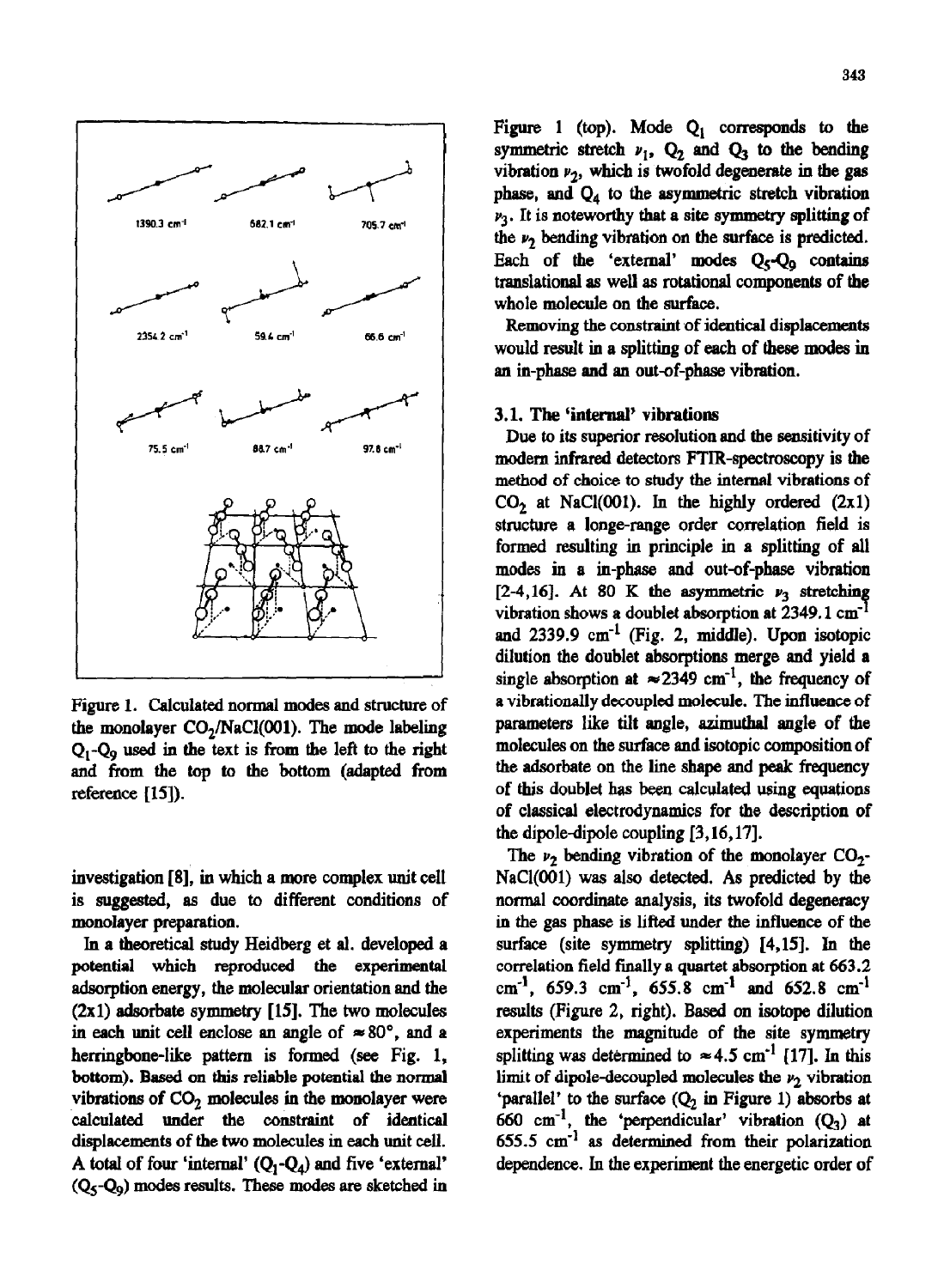

WAVENUMBER  $/$  cm<sup>-1</sup>

Figure 2. Polarized infrared transmission spectra of a monolayer  ${}^{12}C^{16}O_2$  on the NaCl(001) cleavage plane at 80 K. Angle of incidence  $50^{\circ} \pm 3^{\circ}$ , s- and p-polarization.

- left: combination vibration  $v_3 + v_1$ . CO<sub>2</sub> pressure  $2 \cdot 10^{-8}$  mbar, InSb detector, instrumental resolution  $0.5 \text{ cm}^{-1}$ .
- middle: asymmetric stretching vibration  $\nu_3$ . CO<sub>2</sub> pressure  $1 \cdot 10^{-8}$  mbar, GeCu detector, instrumental resolution  $0.2 \text{ cm}^{-1}$ .
- right: bending vibration  $\nu_2$ . CO<sub>2</sub> pressure  $1 \cdot 10^{-8}$  mbar, GeCu detector, instrumental resolution 0.2  $cm^{-1}$ .

these two vibrations is swapped as compared to theory.

The symmetric  $\nu_1$  stretching vibration, being only Raman active in the gas phase, should become IR active in the adsorbate. In  $CO<sub>2</sub>$  adsorbates on evaporated NaCl films the  $v_1$  had been observed with peak intensities being smaller by a factor of 1000 in comparison with the corresponding  $\nu_3$  absorption [18]. Assuming the same factor for  $CO<sub>2</sub>$  adsorbates on NaCl(001) cleavage planes  $\nu_1$  peak absorptions of about 0.01 95 are expected. Absorptions that small are not yet detectable due to the signal-to-noise ratio of the interferometer. An indirect proof of the  $\nu_1$  is possible by means of combination vibrations, which have been observed in adsorbed  $CO<sub>2</sub>/NaCl(001)$  for the first time. These vibrations are difficult to measure due to the poor signal-to-noise ratio and spurious absorptiona in the spectral range above 3000  $cm^{-1}$ . A single absorption at 3705.5  $cm^{-1}$ (Figure 2, left) is attributed to the combination mode  $v_1 + v_1$ . Using attenuated total reflection (AIR) spectroscopy another single absorption at  $3597.9$   $cm^{-1}$  has been detected recently. This absorption, **which** is not shown in Figure 2, is attributed to  $\nu_3 + 2\nu_2$ . A doublet splitting of the combination vibrations is not detected. However, this result is not in contradiction to the correlation field in the unit cell. The splitting  $\Delta \nu$  of a vibration in a correlation field depends strongly on its vibrational polarizibility  $\alpha_{\rm v}$  [19]. The dependency is described in eq. (1), where  $\alpha_e$  is the electronic polarizibility and U is the lattice sum of the adsorbate: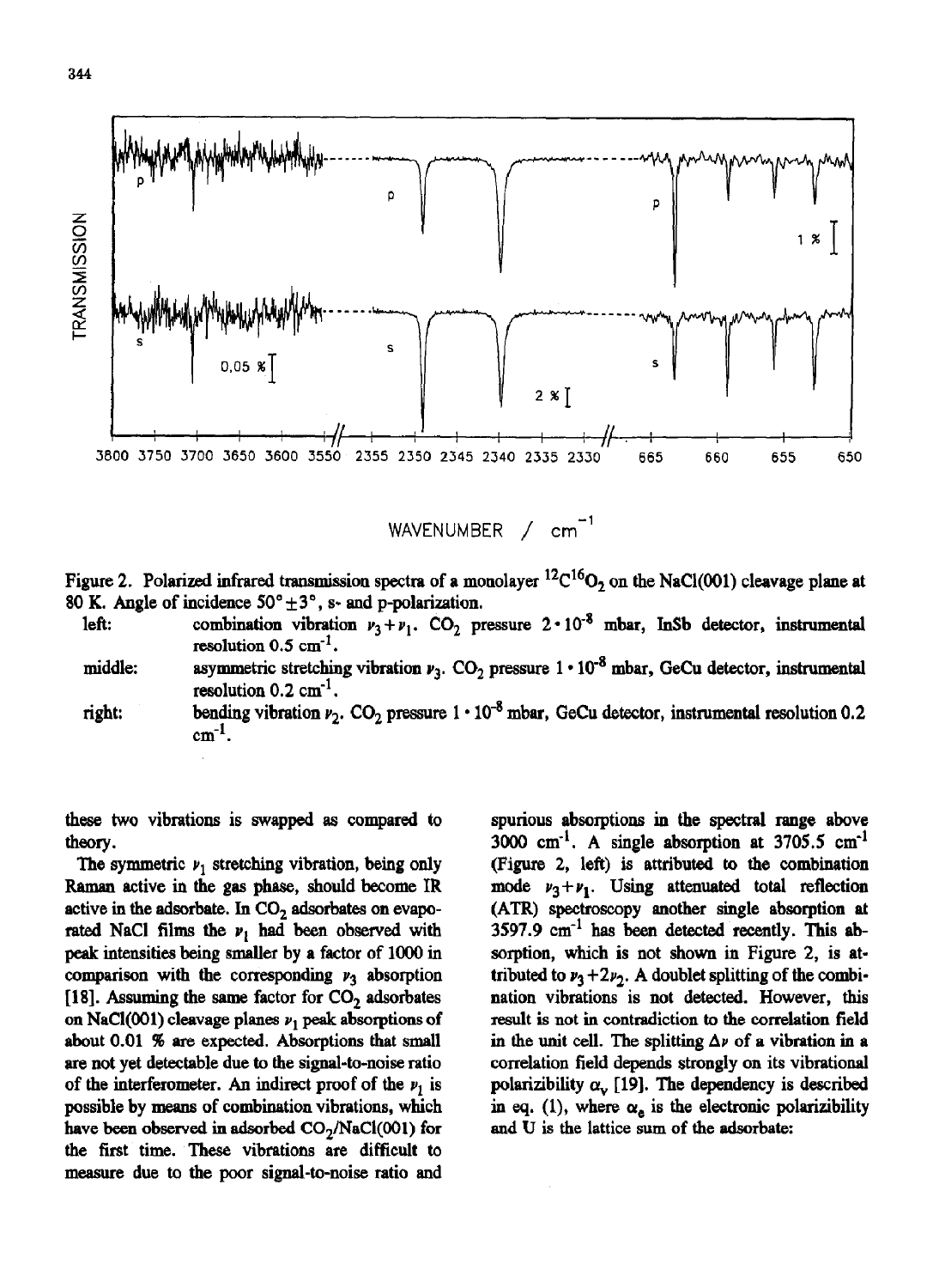

Figure 3. Temperature dependence of the p- and s-polarized  $\nu_3$  transmission spectra of a monolayer  $^{12}C^{16}O_2$  on the NaCl $(100)$  cleavage plane (from reference  $[6]$ ).

$$
\mathbf{v}^{\pm} = \mathbf{v}_0 \cdot \sqrt{1 + \frac{\alpha_v U^{\pm}}{1 + \alpha_e U^{\pm}}}
$$
\n
$$
\Delta \mathbf{v}^{\pm} = |\mathbf{v}^{\pm} - \mathbf{v}^{\pm}|
$$
\n
$$
\approx \mathbf{v}_0 \cdot \sqrt{\alpha_v} \cdot \left( \sqrt{\frac{U^{\pm}}{1 + \alpha_e U^{\pm}}} + \sqrt{\frac{U^{\pm}}{1 + \alpha_e U^{\pm}}} \right)
$$
\n(1)

The in-phase and out-of-phase vibrations are denoted by 
$$
+
$$
 and  $-$ , respectively. Their frequency splitting  $\Delta \nu^{\pm}$  depends on  $\alpha_v^{1/2}$ . The vibrational polarizability  $\alpha_v$  itself is linearly related to the absorption cross section. Therefore weak absorptions like the combination vibrations or the  $\nu_1$  mode are expected to show only a very small splitting, which is probably not resolved in the absorption spectra.

In the gas phase of  $CO_2$  the  $\nu_1$  and the first overtone of the bending vibration  $2v_2$  are in Fermi resonance yielding **a** doublet separated by **about** 103 cm<sup>-1</sup>, while the combination vibrations  $v_3 + v_1$  and  $\nu_3 + 2\nu_2$  are separated by 107 cm<sup>-1</sup> [20]. This value is almost identical to that reported herein ( $\approx 108$ )  $cm^{-1}$ ), in agreement with an only weak perturbation of the molecules due to the surface.

The external vibrations of the monolayer  $CO<sub>2</sub>/NaCl(001)$ , which are expected below 100 cm<sup>-1</sup> [15], are not detectable by means of FTIR-spectroscopy. Nevertheless they influence the frequency and full width at half maximum (FWHM) of the internal absorptions by a vibrational phase relaxation process [21]. As a result of this influence the  $\nu_3$  absorption spectra of the monolayer  $CO<sub>2</sub>/NaCl(001)$ strongly depend on the substrate temperature (Fig. 3). Using the exchange model to describe the vibrational phase relaxation  $[21]$ , the temperaturedependency of frequency and FWHM of the  $\nu_3$ absorption spectra has been calculated in agreement with the experimental results [6]. Three 'external' vibrations at  $\approx 29$  cm<sup>-1</sup>,  $\approx 48$  cm<sup>-1</sup> and  $\approx 60$  cm<sup>-1</sup> were taken into account in these calculations. These frequencies were provided by HAS experiments which will be described below. Although the frequency shift upon temperature decrease is significant, it is accompanied by small changes of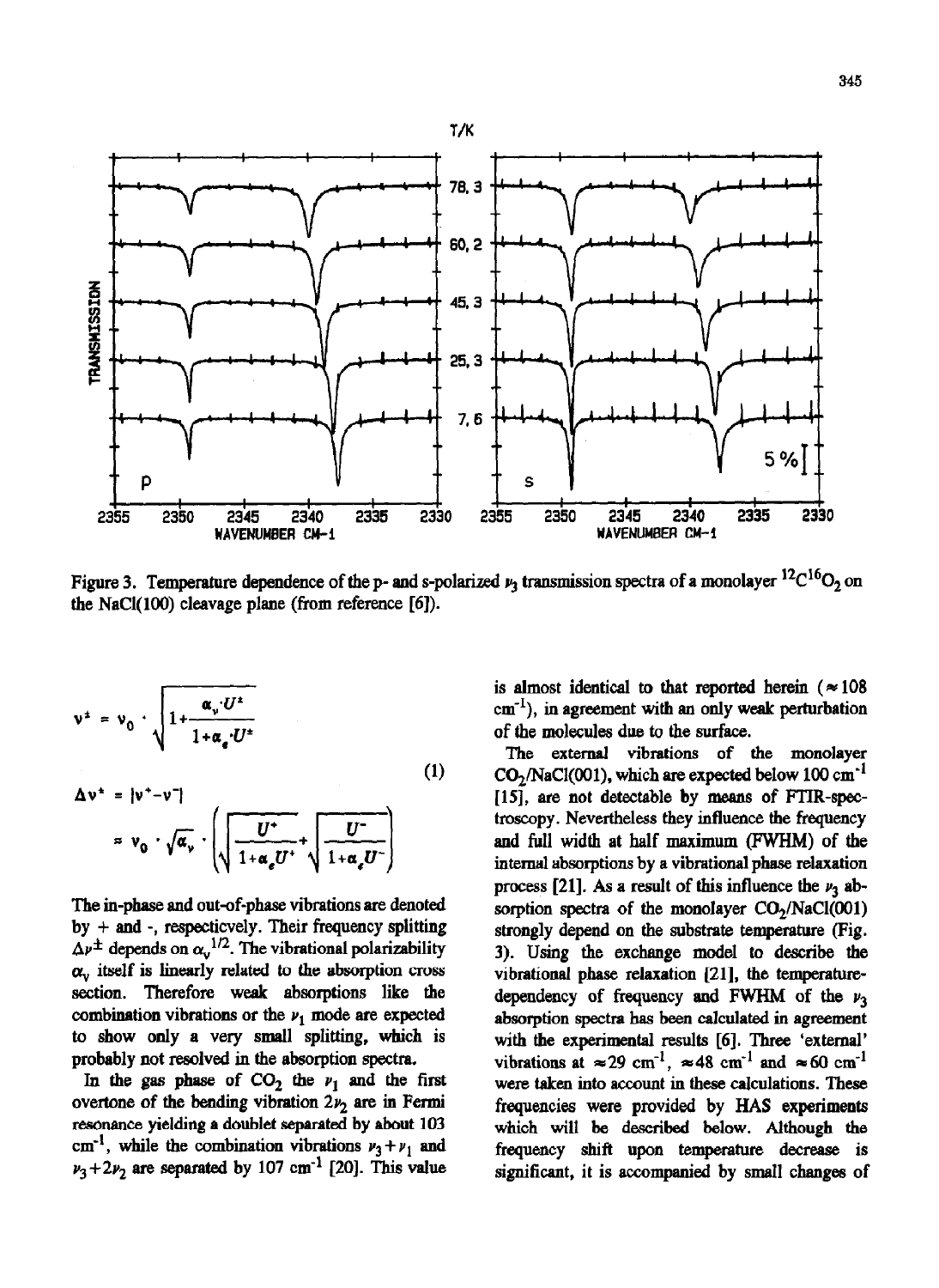frequencies are only slightly temperature dependent.

## 3.2. The 'external' vibrations

The theoretical study by Heidberg et al. placed the frequencies of the 'external' vibrations in the range below 100  $cm^{-1}$ , a domain of HAS experiments [15]. Preliminary experiments with a beam energy  $E_i=33$  meV confined the fundamental modes to below  $\approx 80 \text{ cm}^{-1}$ . In order to obtain high resolution the TOF spectra presented herein were measured with 14 meV  $(112 \text{ cm}^{-1})$  incident beam energy, corresponding to a wave vector  $k = 5.17 \text{ Å}^{-1}$ . This wave vector is larger than the reciprocal lattice vector of the substrate  $(G=1.58 \text{ Å}^{-1})$ , thus allowing to transfer momentum between atoms and surface and to measure collective vibrations ('adsorbate phonons') across more than one Brillouin zone. In contrast to this, infrared phonons carry negligible momentum, and all unit cells are excited in-phase only  $(Q=0 \text{ mode}, \text{ where } Q$  is the wave vector of the collective adlayer vibration parallel to the surface).

For the 90° fixed angle geometry between incoming and outgoing beam the momentum transfer  $\Delta K$  parallel to the surface and the energy loss or gain  $\Delta E$  of helium atoms scattered from the surface are related by the so-called 'scan curve'

$$
\frac{\Delta E}{E_i} = \frac{\left[\sin\theta_i + \frac{\Delta K}{k_i}\right]^2}{\cos^2\theta_i} - 1
$$
 (2)

Thus for a given angle of incidence  $\Theta_i$  relative to the surface normal a particular energy transfer  $\Delta E$  is strictly related to a momentum transfer  $\Delta K$ . In the present study TOF spectra were recorded in the  $\langle 110 \rangle$  azimuthal direction ( $\langle$  TX) direction). The  $\Theta$ <sub>i</sub> range between 43° and 57° was probed in steps of  $0.5^\circ$ , allowing to follow modes across more than one Brillouin zone.

Figure 4 shows the spectra (transformed to an energy transfer scale) for incident angles  $\Theta$ ; ranging from  $43^{\circ}$  to  $49^{\circ}$ . In order to suppress the inelastic multiphonon background the sample was cooled to



Figure 4. Energy transfer spectra of monolayer CO<sub>2</sub>/NaCl(001) obtained from time-of-flight spectra at different angles of incidence.  $T_{\text{sample}} = 30$  K,  $<$  110  $>$  azimuthal direction, E<sub>i</sub> = 14 meV. For each spectrum  $3.6 \cdot 10^6$  signals were accumulated (chopper speed 500 Hz, chopper pulse width 15  $\mu$ s). The phonon labels exemplary shown in the 44° spectrum are explained in the text.

30 K. No structural changes were observed upon cooling. At this low temperature mostly energy loss and only few gain features are observed, respectively. The peak at zero energy is due to helium atoms scattered inelastically from random defects on the surface. The parallel momentum transfer  $\Delta K$  of each energy loss or gain feature can be calculated using eq. (2). By subtracting the reciprocal lattice vector G of the NaCl(OO1) substrate or a multiple of it, it can be transformed to the phonon wave vector  $Q$  (we use the term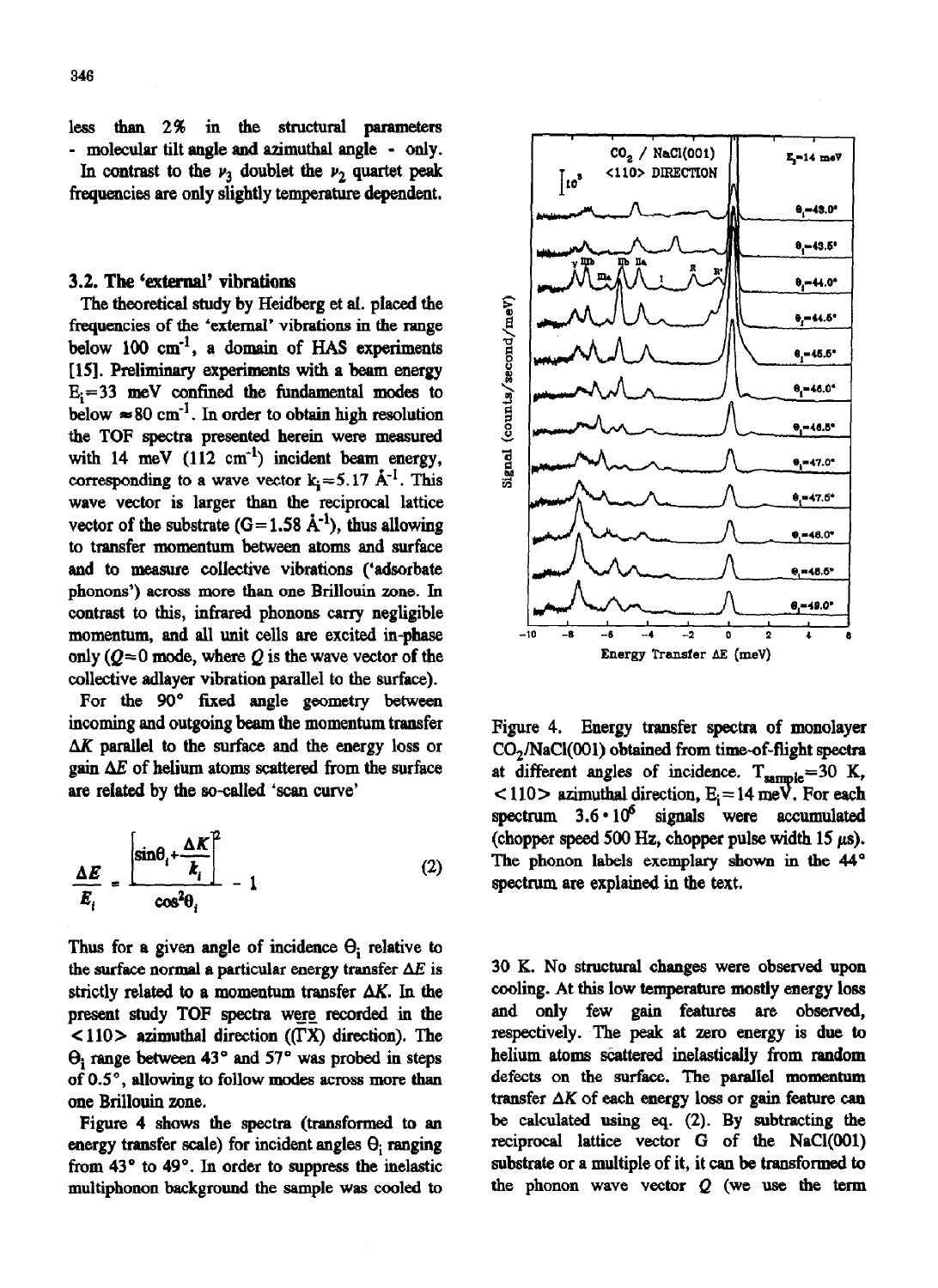

Figure 5. Phonon dispersion curves of the monolayer CO<sub>2</sub>/NaCl(001), <110 > azimuthal direction.  $a=3.96$  Å.  $E_i=14$  meV,  $k_i=5.17$  Å<sup>-1</sup>. The phonon branch labeling is explained in the **text**   $[22]$ .

'phonon' for the collective 'external' vibrations of the  $CO<sub>2</sub>$  molecules in the monolayer). The resulting pairs  $(\hbar\omega, Q)$ , where  $\hbar\omega = |\Delta E|$  is the phonon energy, are plotted in Figure 5 [22]. The data points are assigned to discrete modes by the solid lines which were drawn in by eye. This preliminary assignment is by no means unique. None of these modes were observed on the bare NaCl(OO1) substrate.

In order to discuss the phonon modes, knowledge Figure 6. Surface Brillouin zone of NaCl(OO1) of the Brillouin zones of NaCl(001) and the (solid lines) and the Brillouin zone of the  $CO<sub>2</sub>$ monolayer  $CO<sub>2</sub>/NaCl(001)$  is necessary [23]. They monolayer superstructure (dashed line). The are shown in Figure 6. Due to the  $(2x1)$  <  $110$  and  $\lt 110$  directions corrspond to the superstructure of the  $CO<sub>2</sub>$  monolayer its Brillouin NaCl structure. Symbols denoting the superstructure zone is smaller than that of the bare NaCI. Two Brillouin zone are marked by a prime ('). For a real different types of domains exist, one with the glide space structure see Figure 1, bottom.

plane parallel to the  $\langle 110 \rangle$  direction and one which is rotated by  $90^\circ$ , having the glide plane in the  $\langle 110 \rangle$  direction (for a pictorial representation compare Figure 1, bottom). Both types of domains will always be present in our experiment, and the  $V_{\text{VI}}$  TOF spectra in Figure 3 represent a superposition of modes along the  $\Delta'$  and the  $\Sigma'$  direction.

> With two molecules per unit cell each of the five 'external' modes of a single CO, molecule splits into two and therefore ten phonon modes are to be expected for the  $\Delta'$  as well as for the  $\Sigma'$  direction. However, for the  $\Delta'$  direction selection rules apply: (i) The split modes are of even and odd symmetry, respectively, and are necessarily degenerate at the xone boundary X' [24]. (ii) For symmetry reasons even modes can be observed in the first, third ... Brillouin zone, while odd modes can be observed in the second, fourth ... zone only [25]. Taking into account these constraints, the maximum number of modes observable at a given  $\Delta K$  is 15. We note however that not all these modea must be split in energy, and since the interaction of the helium atoms is largest for modes which have a large

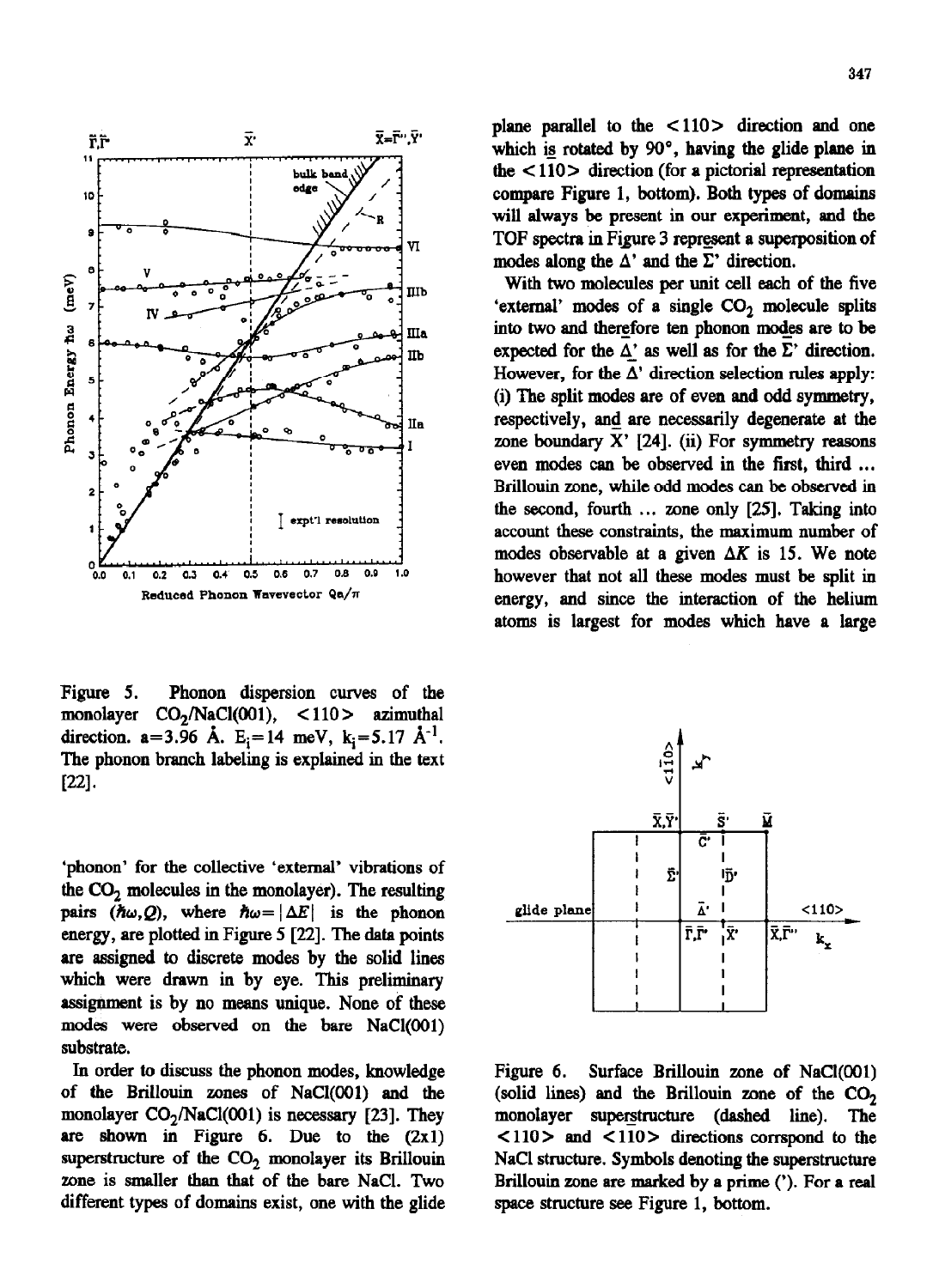displacement perpendicular to the surface not all modes may be detected.

Based on these considerations we can discuss the phonons in Figure 5. A total of eight modes is observed, well below the maximum number of 15. We number the modes with increasing energy at the zone boundary. Crossings are not expected for modes of same symmetry. They indicate that these modes either correspond to different directions or to different symmetry. Branches crossing each other are therefore labelled a and b, respectively.

The dashed curve in Figure 5 corresponds to the Rayleigh wave R of the bare NaCl(OO1) substrate, an acoustic wave which propagates parallel to the surface, decays exponentially with increasing depth into the crystal, and is polarized in the sagittal plane (the plane containing the surface normal and the direction of propagation). Other NaCl phonon modes exist for pairs of smaller  $Q$ , larger  $\hbar\omega$  than the Rayleigh wave only. Close to the zone boundary, and far away from substrate phonon regions, the influence of substrate-adlayer coupling is small, and modes in this range arc located mainly in the topmost layer, i.e. in the  $CO<sub>2</sub>$  adlayer. In the bulk band region the vibrational modes of the CO, layer can mix with the bulk bands and become a resonance. A very strong coupling can cause broadening and damping because of energy leakage. This may be the case for most of the low-energy adsorbate modes which are significantly broadened and disappear at wavevectors smaller  $Q=0.2\pi/a$ . At the zone origin  $\Gamma$  only the modes IIIa and V are clearly visible. Only mode IIIa can be followed easily across the entire Brillouin zone from  $\Gamma$  to X. This suggests small interference with NaCl modes. Mode V disappears soon after it passes the Rayleigh phonon. Around X' mode IIa has its highest intensity and modes IIIb, IV and V are clearly visible. At  $Q = \pi/a$ , which is the  $\Gamma'$  point for the one domain and also the zone boundary for the other, modes IIb, IIIb and IV are strongest out of a total of 6 modes.

In the experiments with a higher beam energy  $(E_i=33.5 \text{ meV})$  only the modes I/IIa, IIIa and V can be uniquely identified (these data points are not drawn in order to avoid a congestion of Figure 5). Modes I and IIa are hardly separated due to the lower resolution, IIIa is visible in the bulk band region only, and V is apparently visible even at the

zone boundary X. However, the latter is probably due to an unresolved transition from mode V to IIIb upon passing the Rayleigh mode. Within the experimental resolution the energy of these modes is independent of the wave vector  $Q$  and was determined to  $\approx 3.6$  meV,  $\approx 6$  meV and  $\approx 7.5$ meV, corresponding to  $\approx 29$  cm<sup>-1</sup>,  $\approx 48$  cm<sup>-1</sup> and  $\approx 60$  cm<sup>-1</sup>, respectively. These mode energies were **used** for the theoretical description of the temperature dependence of the  $\nu_3$  absorption spectra (see above). At higher energies weak modes are observed at  $\approx 11$  meV,  $\approx 14.8$  meV,  $\approx 18.5$  meV and  $\approx$  20.4 meV. Due to their intensities and energies we attribute them to overtone/multiphonon excitations, e.g.  $V+I/IIa$ , 2V,  $2V+I/IIa$  and 3V, respectively.

Due to the complexity of the phonon dispersion diagram a detailed and sophisticated interpretation is impossible without the aid of a lattice dynamical calculation, which is not yet available. Other systems studied so far - mainly rare gas layers and CO on different substrates - can not be used for comparison. However, a tentative assignment is possible on the base of the above mentioned normal coordinate calculation by Heidberg et al. [15]. The frequencies of the five 'external' modes  $Q<sub>5</sub>-Q<sub>9</sub>$ , shown in Figure 1, range from 59.4 to 97.8  $cm<sup>-1</sup>$ , corresponding to 7.5 to 12.2 meV. Due to the use of the second derivative of the adsorption potential for the calculation of these frequencies the absolute values are to be interpreted with care, and are indeed larger as those observed in the experiment. However, the relative sequence is expected to be correct.

Our tentative assignment of normal vibrations to the measured dispersion curves is based on the particular sensitivity of adsorbate motions perpendicular to the surface. The calculated mode  $Q_8$  has the largest amplitude normal to the surface, its dominanant character being that of a hindered translation. For both incident beam energies (14 meV, 33.5 meV) the mode V was the easiest to observe. Therefore we assign it to  $Q_8$ .

In the calculation a significant normal component was also found for the lowest-frequency mode  $Q<sub>s</sub>$ , a hindered rotation. The experimental data do not allow to assign unambiguously a measured mode to  $Q<sub>5</sub>$ : While at 14 meV incident beam energy mode IIa is more intense than mode I, the TOF spectra at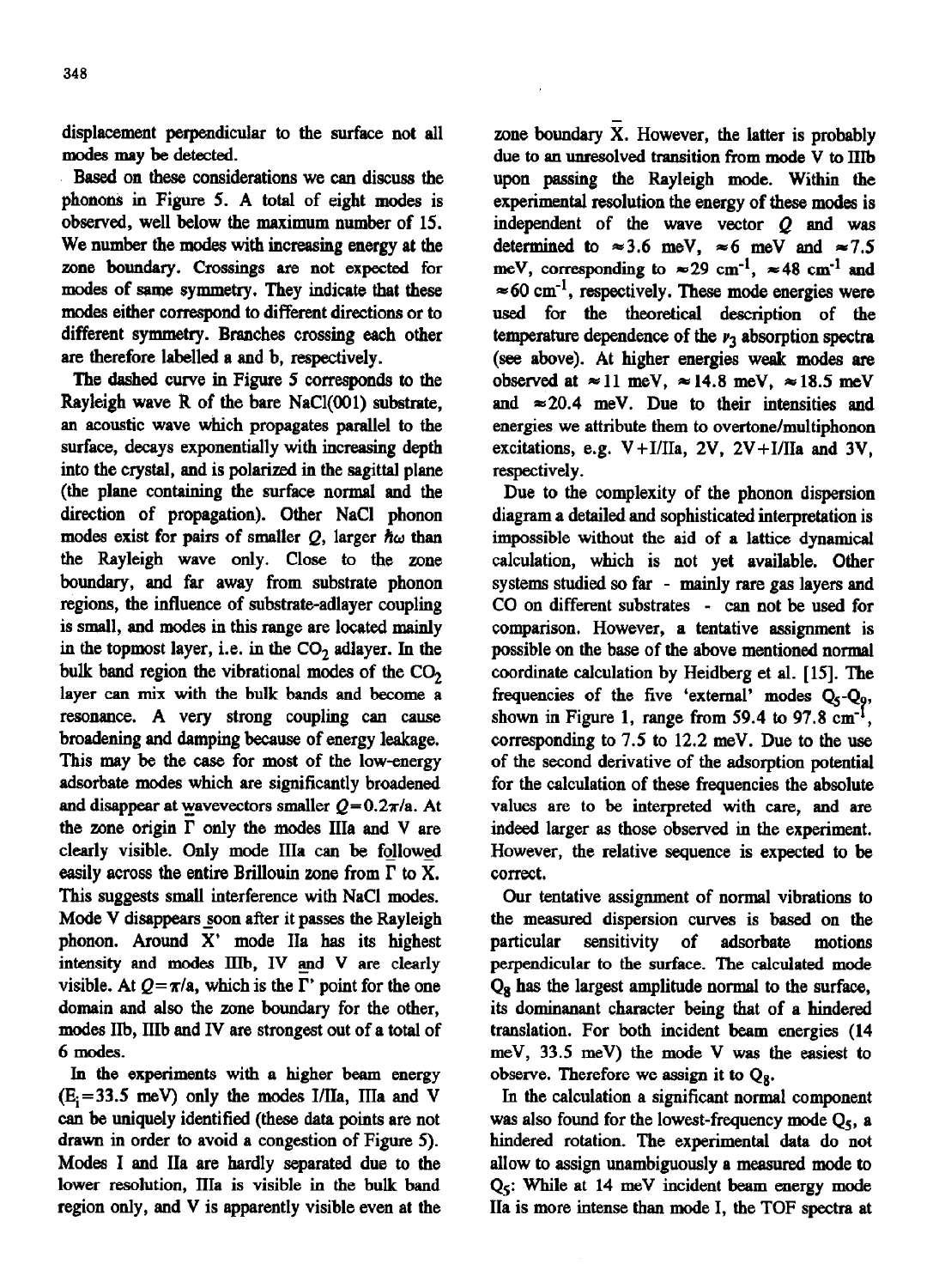349

 $E_i = 33.5$  meV show very pronounced energy loss features below 4 meV, i.e. in tbe range of mode I (it has to be born in mind that at the higher beam energy the modes I and Ila are not well separated). For energetic reasons, and due to its apparent intensity increase, we tentatively assign mode I to Q<.

For similar energetic reasons  $Q<sub>9</sub>$ , a mode with a large vibrational amplitude in the direction of the molecular axis, might be assigned to VI. The other two calculated modes  $Q_6$  and  $Q_7$  cannot be uniquely identified.

Finally we will discuss the influence of dipolar coupling on number and dispersion on the 'external' modes. The observed splitting of the 'internal'  $CO<sub>2</sub>$ vibrations  $\nu_2$  and  $\nu_3$  is quantitatively explained by a correlation field splitting **due to** dipole-dipole coupling between the two molecules in the unit cell of the (2x1) adsorbate structure. The magnitude of this splitting is 9 cm<sup>-1</sup> ( $\approx$  1.1 meV) in case of  $\nu_3$ and dependa strongly on the vibrational polarisabilty  $\alpha_{\rm v}$  (compare eq. 1). For the 'external' modes  $\alpha_{\rm v}$  is very small. A correlation field splitting much smaller than 1 meV is expected for them, probably unresolvable by present HAS machines. Therefore dipole-dipole coupling has no influence on the number of modes reported herein.

For the same reason the influence of dipolar coupling on the phonon dispersion is small. It is determined by  $\alpha_v$  as well as the Q dependence of the 'dipole sum' U over the real-space lattice of the adsorbed dipoles. **A** straightforward estimation of the dispersion for the very strong  $\nu_3$  infrared absorption yields a value comparable to the shift observed in the isotope dilution experiments, i.e. a shift of 1-2 meV upon change of  $Q$  from  $\Gamma$  to X. Again the value for the 'external' modes is much less than 1 mcV, The pronounced dispersion of the experimental modes IIb and IIIb can not be explained by dipolar coupling and must have another origin, like direct orbital interactions. It suggests that in the respective modes the dominant molecular motions are parallel, not perpendicular to the surface.

## 4. SUMMARY AND CONCLUSIONS

Two non-destructive methods - Fourier-transform infrared spectroscopy with polarized light and **helium atom** scattering - were employed to elucidate the vibrational properties of the monolayer CO, adsorbed on NaCl(OO1) single crystal planes, making it probably the best-studied system to date. The spectral range from 5000 cm<sup>-1</sup> to  $\lt 10$  cm<sup>-1</sup> was investigated. The 'internal' vibrations vibrations within the molecules -  $\nu_2$  and  $\nu_3$  are split due to a correlation field between two molecules in a unit cell of the adsorbate lattice. In addition, the  $\nu_2$  is split due to the site symmetry which lifts the degeneracy. As expected, no splitting is observed for the weakly infrared active combination vibrations  $\nu_3 + 2\nu_2$  and  $\nu_3 + \nu_1$  which are reported for the first time. They are separated by  $\approx 108$  cm<sup>-1</sup>, partially due to the Fermi resonance. This value is comparable to the gas phase value. The 'external' vibrations or 'adsorbate phonons', i.e. collective periodic motions of the molecules in the adsorption potential, were studied by highresolution inelastic helium atom scattering. They can influence the peak position, lineshape and linewidth of the 'internal' vibrations. Based on symmetry considerations up to 15 different modes are expected. The phonon dispersion diagram shows eight different modes below 80 cm-l. The complexity of the diagram does not allow a complete interpretation without the aid of a lattice dynamical computation which is in progress [26]. However, a tentative identification of two of these modes is possible based on a previous normal coordinate calculation at the zone origin. Due to their strong dispersion two other modes are assigned to m-plane vibrations with significant short-range interactions.

The present paper should serve not only to draw a complete-as-possible picture of the vibrational properties of the monolayer  $CO<sub>2</sub>/NaCl(001)$  but also to demonstrate the complexity and richness of phenomena in well-defined adsorbates on insulator surfaces. Other systems studied in close cooperation between our groups in Hannover and Göttingen include  $CO/NaCl(001)$  and  $CH<sub>4</sub>/NaCl(001)$ . The phenomena observed so far are no less fascinating than those observed for  $CO<sub>2</sub>/NaCl(001)$ .